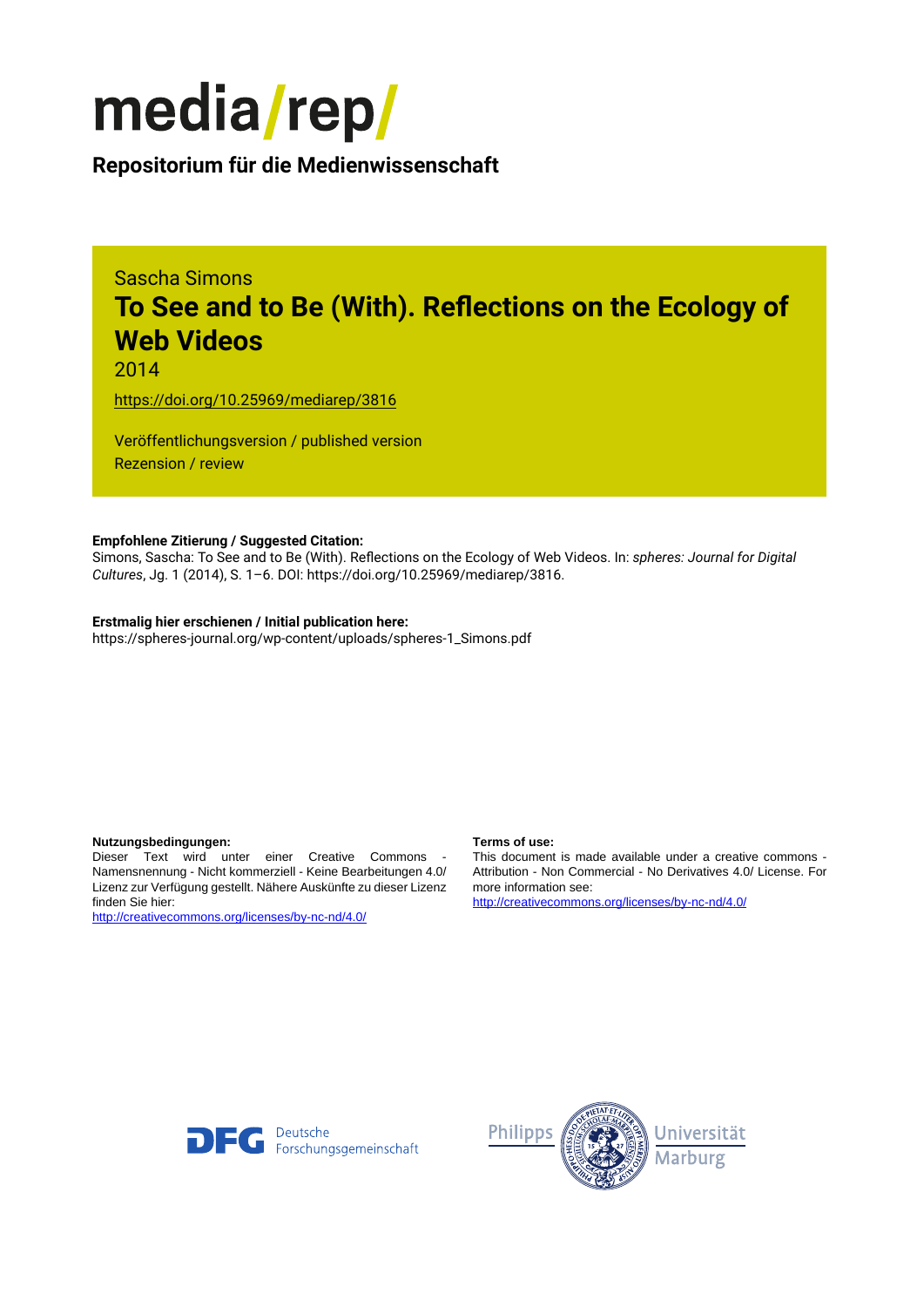

© the author(s) 2014 www.spheres-journal.org #1 *Politics after Networks*

SASCHA SIMONS

## **TO SEE AND TO BE (WITH) – REFLECTIONS ON THE ECOLOGY OF WEB VIDEOS**

Review of: Andreas Treske, *The Inner Life of Video Spheres. Theory for the YouTube Generation*[, Amsterdam, Institute of Network Cultures, 2013.](http://networkcultures.org/blog/publication/no-06-the-inner-life-of-video-spheres-andreas-treske/)

Andreas Treske calls for a paradigmatic shift in the study of video. His concept of a video sphere addresses the almost sublime quantity and variety, the unleashed mobility and adaptability, and the ubiquitous availability of moving image content in digital computer networks. It thereby aims to catch up theoretically to an everyday media experience that by definition is also a social one. Published in the series *[INC](http://networkcultures.org/publications/#netnotebook) [Network Notebooks](http://networkcultures.org/publications/#netnotebook)*, designated to "ground works [sic!] for a future research project", the short monograph provides some signposts for the gap between theoretical language and a given media practice, but postpones a more patient exploration of this space to a publication yet to come.

Treske's initial points are the different screening practices of web video and its audio-visual ancestors. Whereas the renaissance paradigm – a single frame seen on a single screen – had still binding effects on popular cinematographic and TV aesthetics, the current viewing conditions of web video bypass this traditional restraint, having moved towards an interactive "simultaneity and multiplicity" of signs, formats, frames, screens and locations.<sup>1</sup> By establishing multiple frames, web videos "blur the borders between what we still perceive as physical reality and representation" and reveal the spatial bonds of what Treske calls the video sphere.<sup>2</sup>

He borrows this notion from a work by the design company Bestiario and it remains open, whether he deliberately decides not to refer to Gene Youngblood, who coined the notion during the heydays

<sup>1</sup> Treske, p. 12.

<sup>2</sup> Treske, p. 14.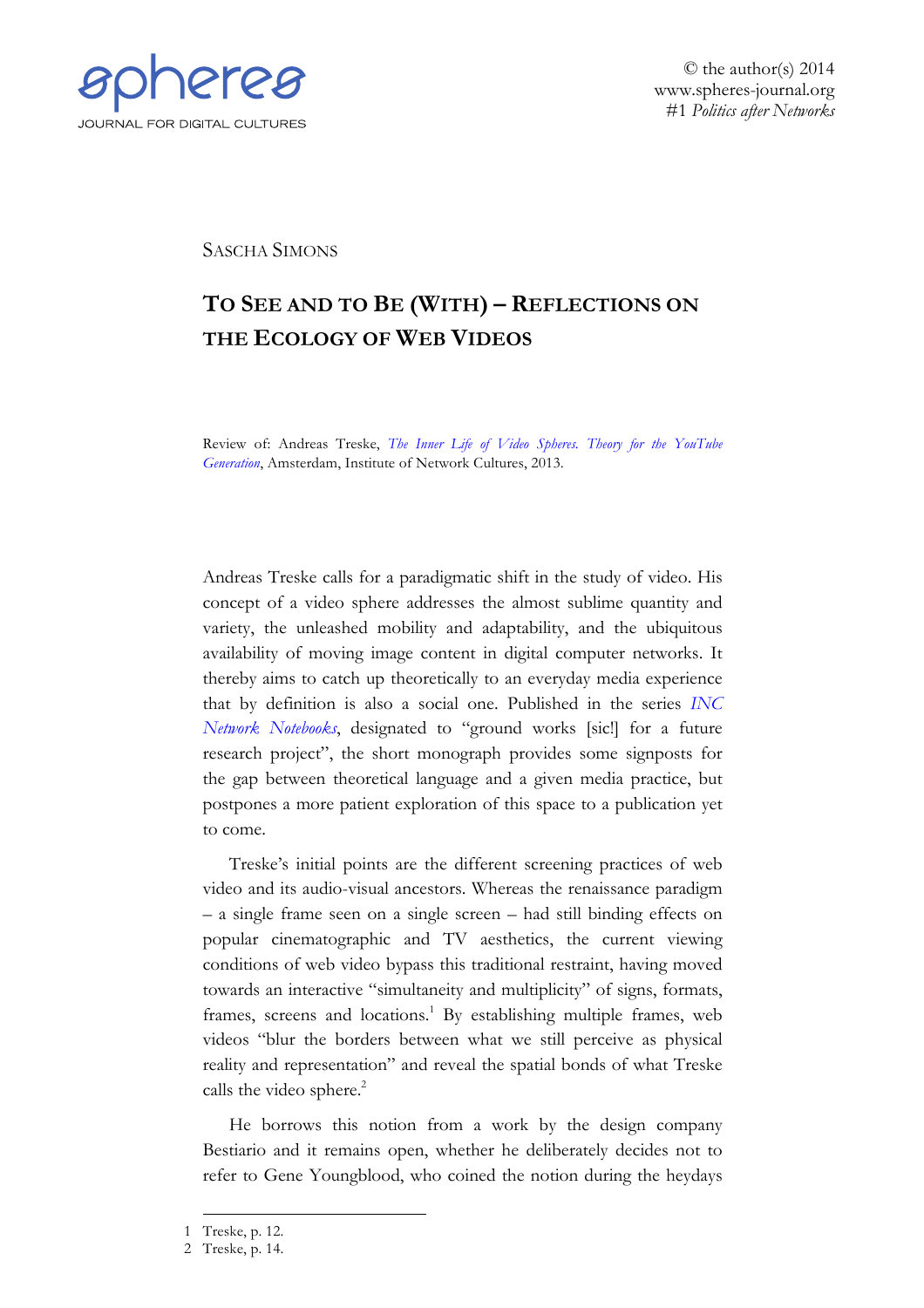of the analogue video movement*.* <sup>3</sup> Bestiario's *[TED Sphere](http://www.bestiario.org/ted-sphere-project)* rearranges videos from the TED Talks archive according to their semantic relations and allows the user to navigate through a three-dimensional globe of thumbnails by following edges to related video-nodes, selecting from tag lists, playing videos in direct vicinity, or just browsing around randomly. For Treske this interface works as a visualisation of what he perceives as a general and primary state of vicinity or togetherness created by, with and around web videos. Already on a technical level, no video exists alone. On the contrary it always links to at least one other coded object with which it "simultaneously separated and unified" creates a common space.<sup>4</sup> With this observation in mind, Treske argues for an ecological revision of video research. What catches his interest is neither the disclosure of a technical apparatus, nor the things happening on the surface of a single video frame, but the adaptability between videos and their environment.

The introduction of HTML5 marks a crucial turning point for him, as it fosters transcoding and transposition of content in a new way. For instance, it allows for videos to be embedded as dynamic, corresponding objects, thereby opening up new possibilities for responsive design and even undermining the status of distinct object types like video, audio, images or text. Redefined as temporal objects among other temporal objects, videos establish more dynamic and richer connections to their surroundings, enabling almost effortless interactions. "We could say that the environment understands the video, just as the video can comprehend its environment", speculates Treske about this relationship and, by describing it as "neighborly" and atmospheric, crosses the border between the realms of mechanical and human communication even further.<sup>5</sup>

This Latour-inspired shift will be discussed later. First it is necessary to complete the recurrent argument that the book is built on. Not only on a technical level, but also on a social level, a "video never exists alone", but always in the paired constellation of viewer and viewed and furthermore together with a wide range of "possibilities and multiplicities and others" with which they form the video sphere.<sup>6</sup> The theoretical backbone for this idea of an artificial ecosystem is transplanted from Peter Sloterdijk's sphereology. It not only provides the basic terminology, but also suggests a social apriori, presuming the pair – of a caring mother and her child in particular – as the initial bipolar unit of all human existence, that subsequently becomes related

<sup>3</sup> Cp. Gene Youngblood, "The [Videosphere"](http://www.radicalsoftware.org/volume1nr1/pdf/VOLUME1NR1_0003.pdf), in: *Radical Software,* 1 (1), p. 1.

<sup>4</sup> Treske, p. 15; cp. Vito Campanelli, *Web Aesthetics. How Digital Media Affect Culture and Society*, Rotterdam, Nai, 2010.

<sup>5</sup> Treske, p. 15.

<sup>6</sup> Treske, p. 15.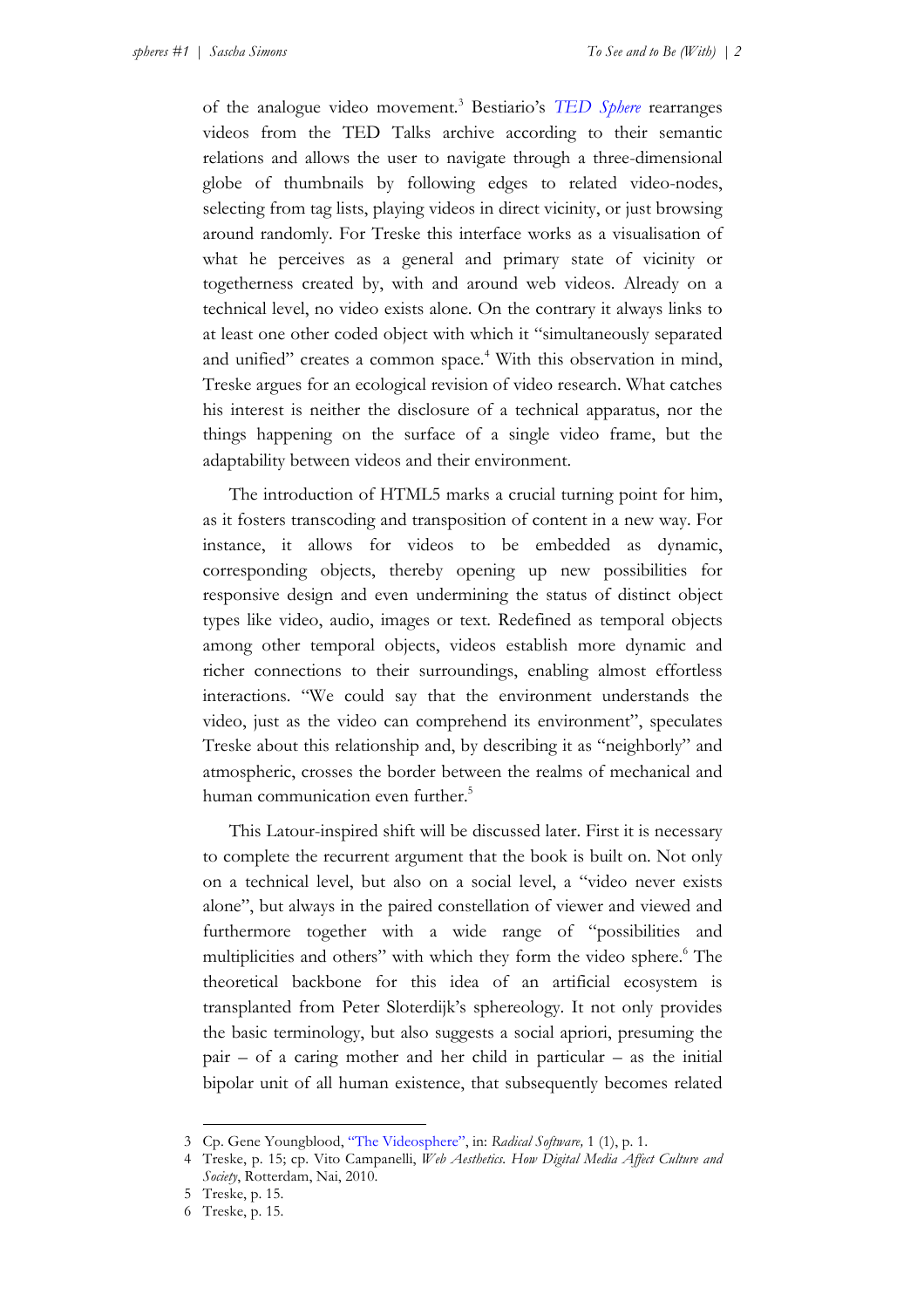to other elements, opening up larger and multipolar spatial dimensions.<sup>7</sup> The sociality Sloterdijk is concerned with is a spatial one, and again Treske points out that this social space nowadays is always mediated, because "[m]edia becomes a substitution for togetherness between humans."<sup>8</sup> And so does video, which according to Treske should not be considered merely with regards to its technical properties or designating functions, but as a "technology in the social sense"<sup>9</sup> and an "artificial companion" respectively, building up atmospheric and living relationships just like a "roommate". 10

Just like the case of a roommate, there seems to be no other option than to simply live with it. At least that is what Treske describes as the appropriate attitude in the face of a media evolution that outgrew its origins as a technical device for the procession of electronic signals<sup>11</sup> as well as its later (mis-)use for storing, reproducing and distributing content of the mass media industry. The current digital phase accentuates the ephemeral and intermedia qualities of video, emphasizes "video's special vocation to embody relationships" and thereby for the first time brings its social character to life.<sup>12</sup> The sphere serves as a metaphor to describe this state of a medium, whose further development is still to be discovered – from the inside, not from a privileged distance, as Treske points out again and again. To understand and describe the video sphere, Treske suggests exploring it like a flaneur strolling around a "navigable space" in the sense of Lev Manovich.<sup>13</sup>

Treske's own analytical exploration of the video sphere consists of two steps and begins with an examination of HTML5-based editing and compositing services. Editing and compositing on the web does not affect the source data, which means the locations of storage are separated from those where the actual assembling takes place. Instead of amalgamating into an inseparable unit, the assembled entities preserve their modular identity. Because of that and in contrast to traditional nonlinear video editing systems, the HTML5-framework arranges web videos not only in the two dimensions of time or shape and layer, but rather augments them with depth. In this third axis the moving images are supplemented with "simultaneously occurring

<sup>7</sup> Cp. Peter Sloterdijk, *Spheres. Volume I: Bubbles. Microspherology,* Los Angeles CA, Semiotext(e), 2011 [1998], p. 61.

<sup>8</sup> Treske, p. 33.

<sup>9</sup> Treske, p. 47.

<sup>10</sup> Treske, pp. 33f.

<sup>11</sup> Cp. Yvonne Spielmann, *Video. The Reflexive Medium*, Cambridge MA & London, MIT Press, 2010 [2005].

<sup>12</sup> Treske, p. 51.

<sup>13</sup> Lev Manovich, *The Language of New Media*. Cambridge MA & London, MIT Press, 2001, pp. 213ff.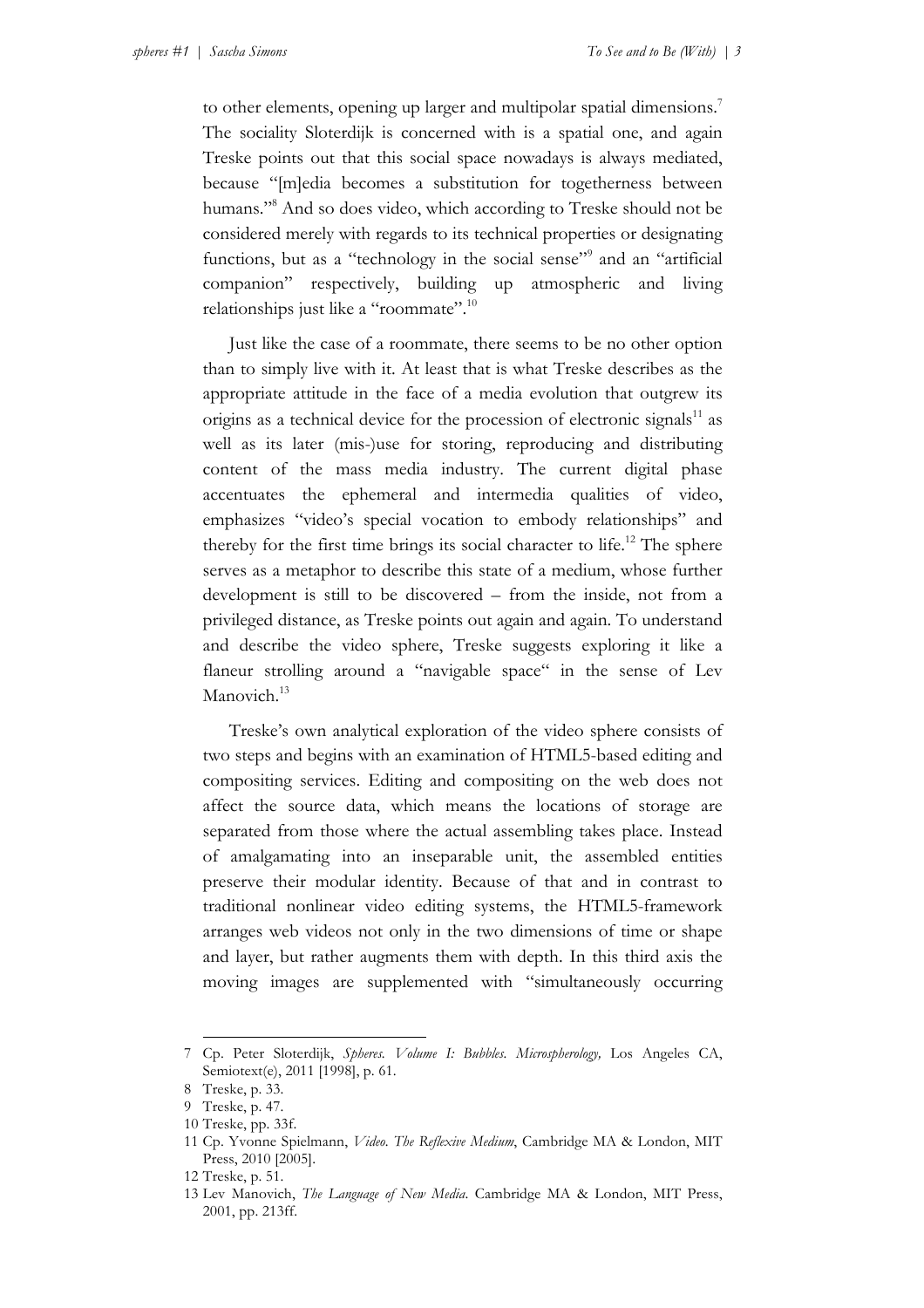events and things",<sup>14</sup> which could be embedded coded objects and related behaviours, "for example an arrow pointing to a location on a Google map", <sup>15</sup> or devices like screens, remote controls, or sensors to engage with physically. The outcome is a "three-dimensional image object"<sup>16</sup> that must not be confused with "transplane images", $^{17}$  which are colloquially labeled as 3D-images. The "thickened images" Treske talks about transgress representational conventions like continuity and linearity, offering a multiplicity of perspectives and trajectories to follow up, demanding further operations and sometimes even physical involvement.<sup>18</sup>

The latter calls attention to the role of bodily presence in the video sphere. Treske approaches this matter by the way web videos mediate geographically distant events. He argues that the awareness of different events like the Arab Spring uprising, the campaign Kony 2012 or Felix Baumgartner's space jump is created by a "density in the flow of videos", <sup>19</sup> which itself is the outcome of a self-amplifying process: The more often related videos are shared, the closer they get and the bigger the space they inhabit in the sphere; the stronger their "magnetizing effect" is,<sup>20</sup> the larger their vicinity and the more visible they are – and visibility on the other hand is the prerequisite for being shared on a large scale. Events spread like clusters or bubbles expanding into a spherical space, which is not at all restricted to digital networks. On the contrary, Treske is especially interested in the interplay of physical and online action. As mentioned before, the video sphere is not thought to be limited to the actual videos but also consists of all kinds of video gadgets. And in this regard the almost omnipresence of live video recording and streaming not only increases the amount of events and witnesses enormously, but also lets squares, streets and digital networks converge into "a common space of action". <sup>21</sup> In this case, videos not only serve as documents, but rather perform an affective "transmission of situations and events" that bundles recording and streaming practices as well as modes of optical and haptic visuality.<sup>22</sup> This hybrid space allows short-term companionship, for example, between people physically united in a protest march and those watching them on their screens, allowing the latter to participate over distance, share the experience as witness, or mobilize support. It thereby opens up political

<sup>14</sup> Treske, p. 24.

<sup>15</sup> Treske, p. 21.

<sup>16</sup> Treske, p. 23.

<sup>17</sup> Cp. Jens Schröter, *3D. History, Theory, and Aesthetics of the Transplane Image*, New York NY, Bloomsbury, 2014 [2009].

<sup>18</sup> Treske, p. 24.

<sup>19</sup> Treske, p. 37.

<sup>20</sup> Treske, p. 38.

<sup>21</sup> Treske, p. 40.

<sup>22</sup> Treske, p. 41.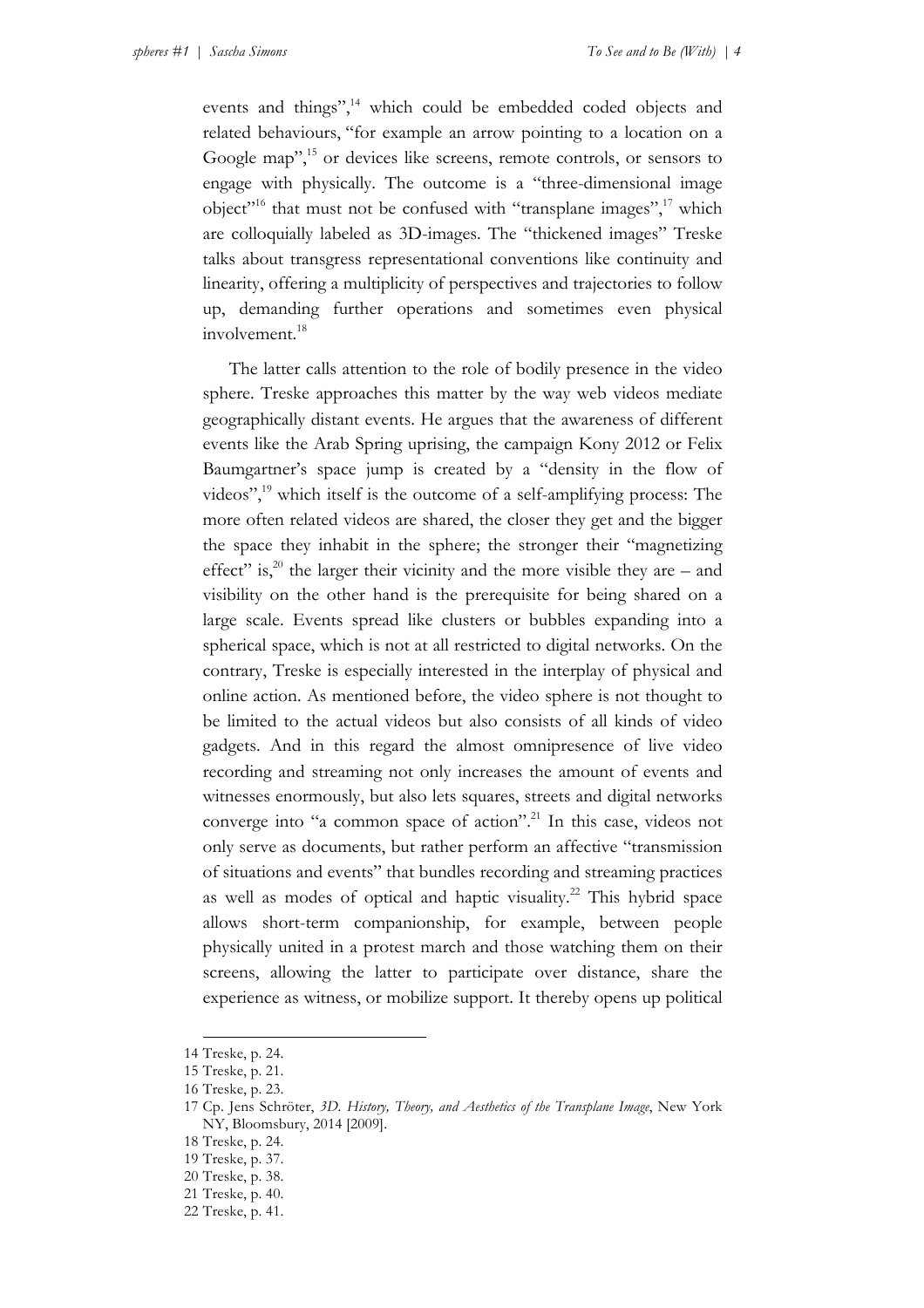potentials, which build a counterforce against "new forms of control and command" stimulated by digital traceability.<sup>23</sup>

That Treske contents himself here with some open questions and does not elaborate on this confrontation in depth is quite emblematic of his whole argument. The small book is an essay in the literal sense of an attempt. It reacts to the challenges of digital media in general and the lacking theory in the debates on web video in an exceptional and promising way, which corresponds with the recent currency of media ecology, as discussed by Matthew Fuller, Jussi Parikka, Mark B. Hansen or Erich Hörl. But it also leaves the reader with unresolved questions and loose threads. Maybe a more explicit acknowledgment of these ecological debates could help here; surely a more profound analysis of Sloterdijk's sphereology would have done so. Treske gives in too easily to the suggestive force of Sloterdijk's language, and misses the opportunity to strengthen his own argument by challenging the one it relies on. Yes, the idea of the video sphere is appealing and could provide a convincing theoretical answer to the chaotic stream of web video, but just repeating it over and over again will not make it right – especially, when a new idea challenges established ones, as is the case here, and brings to light plenty of crucial issues to focus on instead.

One of these crucial issues is the difference between networks and spheres. Treske is quite aware of this and in response quotes Bruno Latour, who assigns spheres useful "for describing local, fragile, and complex 'atmospheric conditions'" rather than addressing the movements and edges of networks.<sup>24</sup> And although this makes perfect sense for Treske's purposes, he does not take it completely seriously, instead using the word network throughout his book as a synonym for sphere. This could be ignored as stylistic looseness, if it was the only indication of Treske's lack of faith in his own vocabulary. But his sphereology also seems undecided regarding the role of video itself and how it interacts with human agency. The double function of video as a spherical environment on the one side and as an almost living actor inside this environment on the other side is the most daring complex of his theory. Once worked out properly it would help to clarify the roles assigned to both video and humankind, which blur between posthumanist metaphors for the sphere as a living and even breathing space,<sup>25</sup> and then again the invocation of a human "we" that serves as a sensitive fixed point of this technical ecosystem and template for its sociality.<sup>26</sup>

<sup>23</sup> Treske, p. 42.

<sup>24</sup> Bruno Latour, ["Some Experiments in Art and Politics"](http://www.e-flux.com/journal/some-experiments-in-art-and-politics/), *e-flux,* 23, 3/2011.

<sup>25</sup> Cp. Treske, p. 35.

<sup>26</sup> Cp. Treske, pp. 35, 48.